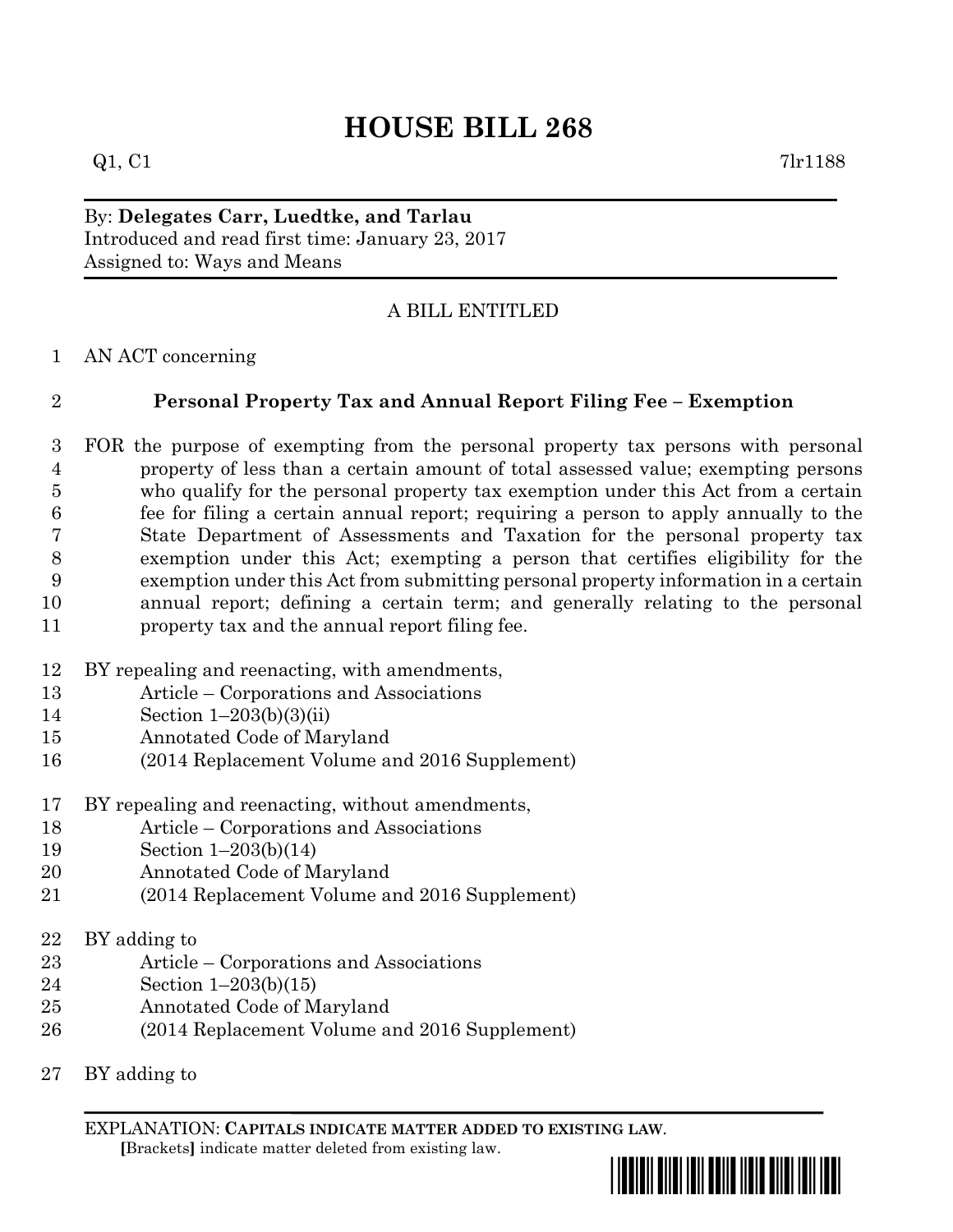## **HOUSE BILL 268**

| $\mathbf 1$<br>$\overline{2}$<br>$\boldsymbol{3}$<br>$\overline{4}$ | $Article - Tax - Property$<br>Section 7-245<br>Annotated Code of Maryland<br>(2012 Replacement Volume and 2016 Supplement)                                                                                                |       |
|---------------------------------------------------------------------|---------------------------------------------------------------------------------------------------------------------------------------------------------------------------------------------------------------------------|-------|
| $\overline{5}$<br>$\boldsymbol{6}$<br>7<br>$8\,$<br>9               | BY repealing and reenacting, with amendments,<br>$Article - Tax - Property$<br>Section 11-101<br>Annotated Code of Maryland<br>(2012 Replacement Volume and 2016 Supplement)                                              |       |
| 10<br>11                                                            | SECTION 1. BE IT ENACTED BY THE GENERAL ASSEMBLY OF MARYLAND,<br>That the Laws of Maryland read as follows:                                                                                                               |       |
| 12                                                                  | <b>Article - Corporations and Associations</b>                                                                                                                                                                            |       |
| 13                                                                  | $1 - 203.$                                                                                                                                                                                                                |       |
| 14<br>15<br>16                                                      | (3)<br>Except as provided in [paragraph $(14)$ ] PARAGRAPHS $(14)$ OR<br>(b)<br>(ii)<br>(15) of this subsection, for each of the following documents which are filed but not recorded,<br>the filing fee is as indicated: |       |
| 17<br>18<br>19                                                      | Annual report of a Maryland corporation, except a charitable or<br>benevolent institution, nonstock corporation, savings and loan corporation,                                                                            | \$300 |
| 20<br>21<br>22<br>23                                                | Annual report of a foreign corporation subject to the jurisdiction of<br>this State, except a national banking association, savings and loan<br>association, credit union, nonstock corporation, and charitable and       | \$300 |
| 24<br>25<br>26<br>27                                                | Annual report of a Maryland savings and loan association, banking<br>institution, or credit union or of a foreign savings and loan association,<br>national banking association, or credit union that is subject to the   | \$300 |
| 28<br>29<br>30<br>31                                                | Annual report of a Maryland limited liability company, limited<br>liability partnership, limited partnership, or of a foreign limited liability<br>company, foreign limited liability partnership, or foreign limited     | \$300 |
| 32                                                                  |                                                                                                                                                                                                                           | \$300 |
| 33<br>34                                                            | Annual report of a real estate investment trust or foreign statutory                                                                                                                                                      | \$300 |
| 35                                                                  |                                                                                                                                                                                                                           | \$100 |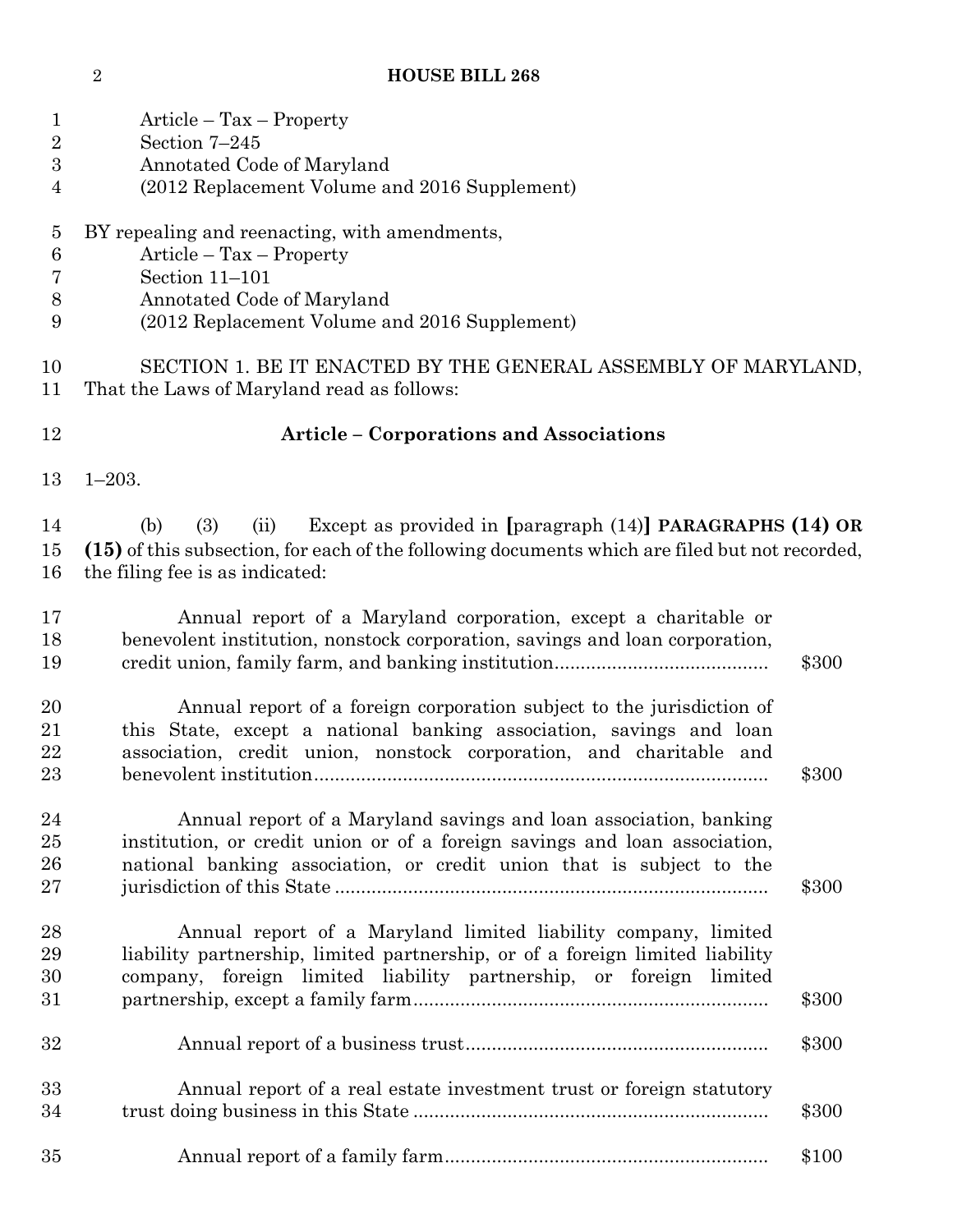**HOUSE BILL 268** 3

 (14) The Department shall waive the filing fee for a business entity described under paragraph (3)(ii) of this subsection for each year that the entity provides evidence to the Department that:

 (i) The entity is required to comply with and is in compliance with Title 12 of the Labor and Employment Article; or

 (ii) The entity otherwise provides an automatic enrollment payroll deduction individual retirement account or individual retirement annuity under 26 U.S.C. § 408(a) or (b) or an employer–offered savings arrangement that is in compliance with federal law.

 **(15) THE DEPARTMENT SHALL WAIVE THE FILING FEE FOR A BUSINESS ENTITY DESCRIBED UNDER PARAGRAPH (3)(II) OF THIS SUBSECTION FOR EACH YEAR THAT THE ENTITY QUALIFIES FOR THE PERSONAL PROPERTY TAX EXEMPTION UNDER § 7–245 OF THE TAX – PROPERTY ARTICLE.**

**Article – Tax – Property**

**7–245.**

 **(A) IN THIS SECTION, "TOTAL ASSESSED VALUE" MEANS, FOR EACH PERSON, THE PERSONAL PROPERTY ASSESSMENT THAT IS THE GREATER OF:**

 **(1) THE AGGREGATE ASSESSMENT OF PERSONAL PROPERTY FOR THAT PERSON IN ALL COUNTIES; OR**

 **(2) THE AGGREGATE ASSESSMENT OF PERSONAL PROPERTY FOR THAT PERSON IN ALL MUNICIPAL CORPORATIONS.**

 **(B) FOR THE TAXABLE YEAR BEGINNING AFTER DECEMBER 31, 2017, AND EACH TAXABLE YEAR THEREAFTER, EXCEPT FOR OPERATING PROPERTY ASSESSED UNDER §§ 8–108 AND 8–109 OF THIS ARTICLE, A PERSON THAT OWNS OR LEASES PERSONAL PROPERTY WITH A TOTAL ASSESSED VALUE OF \$2,500 OR LESS IS EXEMPT FROM THE PERSONAL PROPERTY TAX.**

 **(C) (1) A PERSON SHALL APPLY ANNUALLY TO THE DEPARTMENT FOR THE EXEMPTION UNDER SUBSECTION (B) OF THIS SECTION AT THE TIME THE PERSON FILES THE REPORT REQUIRED UNDER § 11–101 OF THIS ARTICLE.**

 **(2) THE DEPARTMENT SHALL SPECIFY PROCEDURES FOR APPLICATION FOR, APPROVAL OF, AND MONITORING OF CONTINUING ELIGIBILITY FOR THE EXEMPTION UNDER SUBSECTION (B) OF THIS SECTION.**